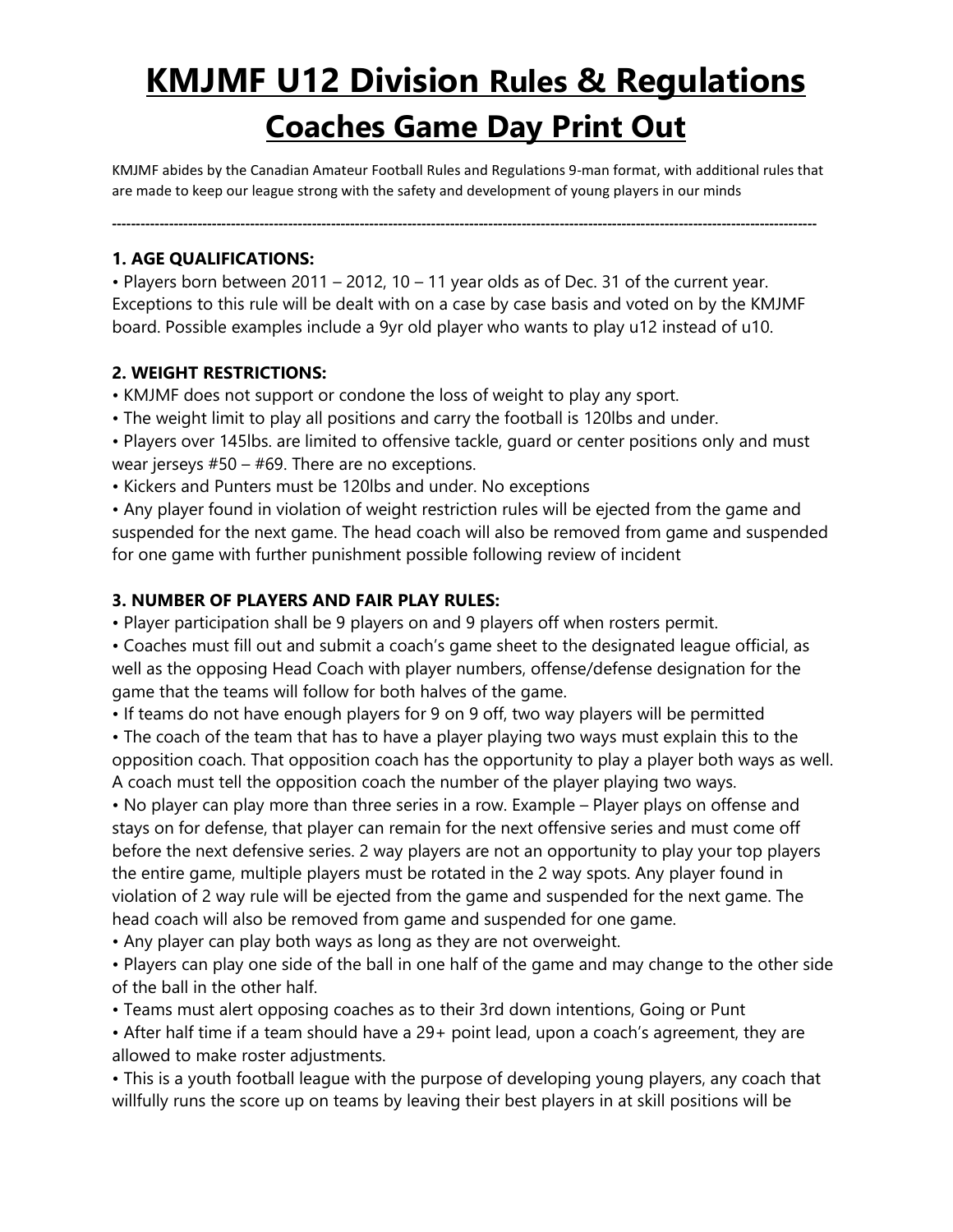subject to possible disciplinary action. Coaches control the game as much as players and we want to see coaches displaying sportsmanship towards their opponent.

## **4. GAME DAY CONDUCT:**

- Home team supplies all volunteers needed for games
- Home team supplies Game Ball TDJ is the official ball in U12

• Teams are to be called out to their side lines before the game for the singing of the National Anthem.

• Home team has choice at the start of the game – Chosen by Captains

• Two timeouts per team per half of one minute duration. Administered by the referee. One coach and trainer per team can enter the field of play during timeout, regardless of what team called the timeout. Coaches and trainers must leave the field of play when instructed by the Referee.

• Game Lengths: All KMJMF games will consist of four quarters of 12 minute durations of stop time.

- No overtime will be played during the regular season
- Overtime will be played in the Playoffs until a winner has emerged from the game

#### **5. OFFENSIVE PLAYERS ON LINE OF SCRIMMAGE:**

- All teams must have 5 players on the line of scrimmage at snap
- Teams can have 3 offensive linemen and 2 skill players on the line of scrimmage at snap

• Teams can also have 5 offensive linemen as their 5 players on the line of scrimmage. If the tackles are over the 120lb ball carrier weight limit they are ineligible receivers and must wear proper offensive linemen numbers (#50 – #69). Players or coaches must inform the refs when on the field in eligible positions, so the defense is made aware.

• Examples of the various offensive lines that are eligible are under the printable sheets tab.

#### **6. POINT(S) AFTER A TOUCHDOWN:**

- The ball will be positioned on the 5yrd line in the centre of the field.
- 2 points will be awarded if a team kicks the ball through the uprights.
- 1 point will be awarded if a team runs or passes the extra point across the goal line.

#### **7. PUNTING:**

- There is no fake punting, teams must declare to other coach if punting
- There will be no wind rule regardless.
- Defense can only send up to 5 players to block kick
- No Hitting Center or lining up in front of them
- Punting 2 guys can come on as substitutes
- Extra Point 3 guys can come on as substitutes

#### **8. KICKOFFS:**

• U12 has no kickoffs. Ball is placed on their own 35 yard line to start.

#### **9. KICKERS / PUNTERS:**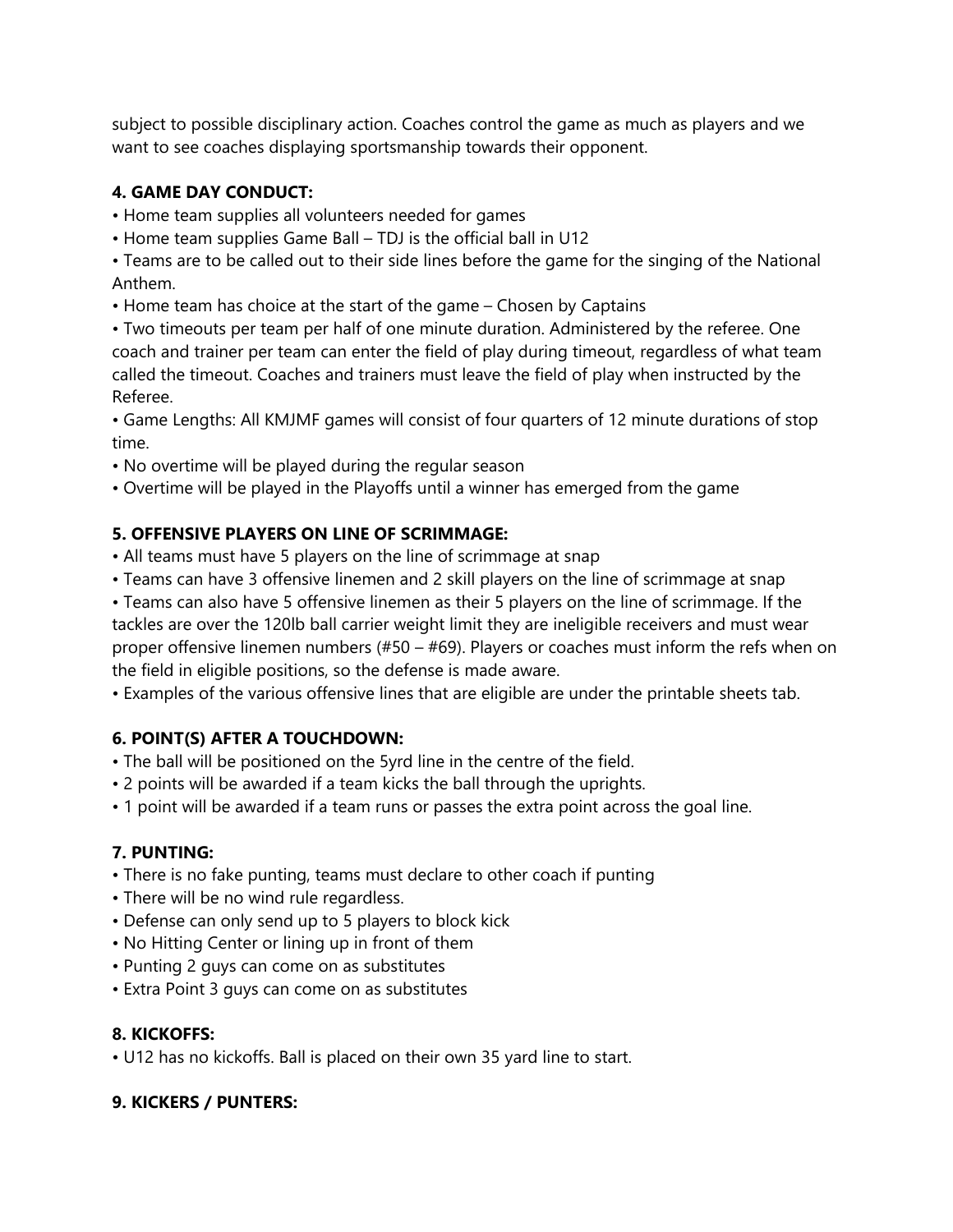• Kickers and Punters must be under the ball carrier weight of 120lbs. No exceptions

#### **10. CUT BLOCKING:**

• Cut blocking is banned anywhere on the field

• Any block that is an attempt to go low towards the knees of a defender will result in a 15 yard personal foul penalty being called

#### **11. ELECTRONIC DEVICES:**

• Teams will be PERMITTED to use electronic devices during games for film purposes on the sidelines – tablets, cell phones etc.

• Teams will be PERMITTED to use headsets with mics connected to their Quarterback or one defensive player's helmet for play calling. Only one player on the field may have the mic in their helmet at any given time. If a team is caught with multiple player's mic'd up on the field at the same time the Head Coach will be removed from the game and suspended for the following game.

### **12. PLAYER / TEAM CELEBRATIONS:**

Football is supposed to be fun so KMJMF will allow player celebrations with a zero tolerance for taunting other players. Have fun celebrating big plays but know the limits. Teams are NOT PERMITTED to celebrate when up by more than 28 points, this will be considered taunting.

- Examples of Celebrations Allowed
- High Stepping or diving into the end zone when scoring touchdowns
- Player or team celebrations in the end zone after a touchdown, dances etc

- Player spiking the ball or spinning it on ground after scoring touchdown. Players must go get the ball after and give it to the ref following the celebration.

- Big plays not resulting in a touchdown can still be celebrated with teammates and players can signal first down, flex to the crowd or their bench etc but are not permitted to spike or spin the ball to keep the game moving or it could result in a delay of game penalty

- Defensive players are permitted to celebrate with their teammates after a big hit, sack, interception etc but must do so in a manner that they are not in any way standing over or pushing into any player from the other team. If a player is down injured on the play then zero celebrating should take place or this could result in taunting.

• Examples of Celebrations Not Allowed

- High stepping in the end zone and looking back pointing a finger or the football at another player, this is taunting and the touchdown will be called back on the spot foul.

- Any throat slashing gesture at any point of the game
- Standing over any player on the ground looking down on them or flexing on them
- Flipping the ball or spiking it towards any player from the other team

- Any sort of comments directed at the other team during celebration.

#### **13. GAME INCIDENT:**

• If an incident occurs within a game, the KMJMF Game Incident Report is to be filled out within 24 hours of the incident by the head referee of the game where the incident occurs

• An email of the report must be sent to the KMJMF's Officiating Consultant who will then send out the info to the league Disciplinary Board for discussion on discipline.